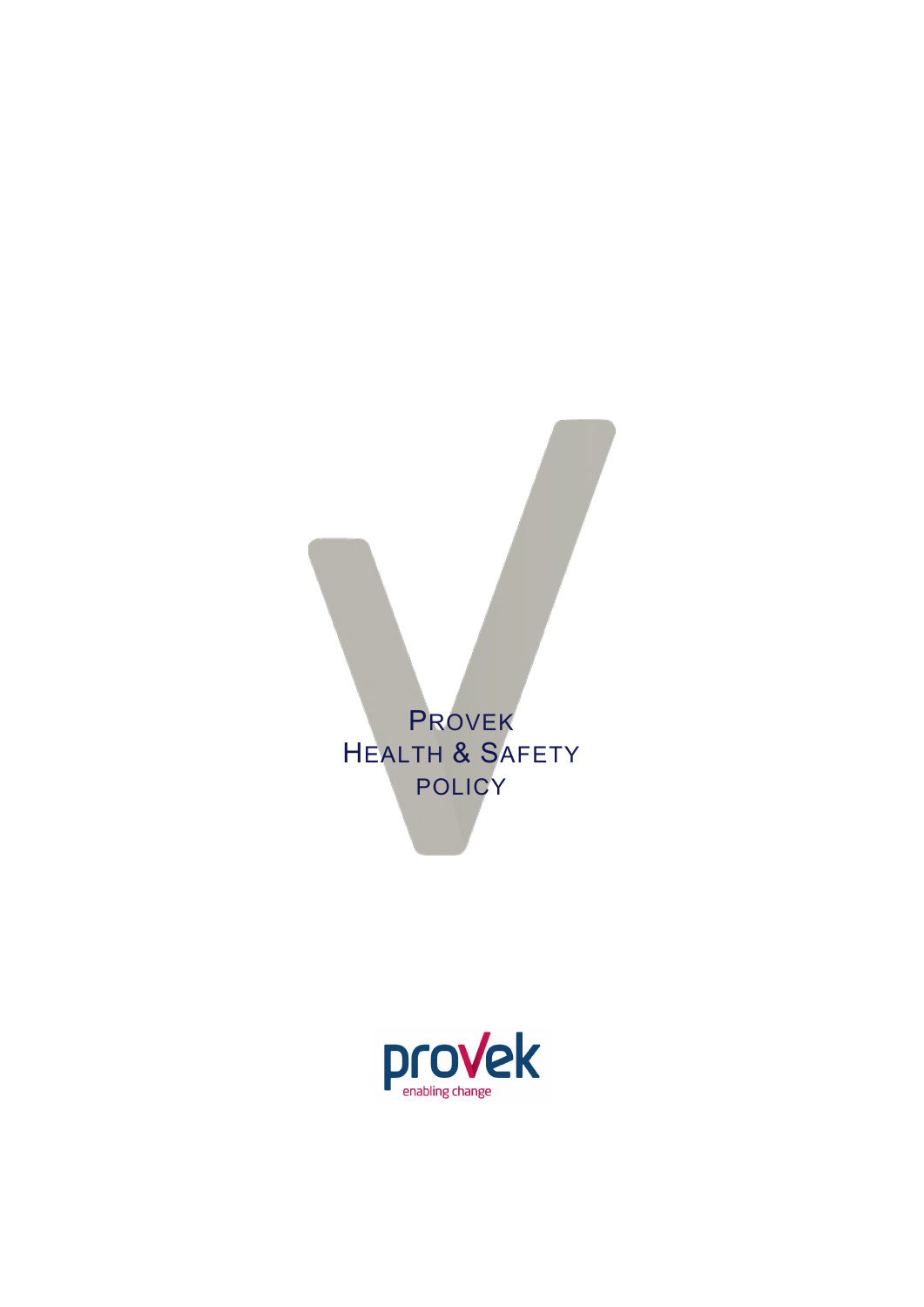

# **Document Control**

#### Document version history

| Document version | Date issued | Comments                                                |
|------------------|-------------|---------------------------------------------------------|
| $V1-0$           | 20/05/2015  |                                                         |
| V2-0             | 14/03/2018  | Reviewed and updated                                    |
| V3-0             | 18/01/2019  | Reviewed and updated                                    |
| V4-0             | 20/01/2021  | Revised and addition of<br><b>Mental Health section</b> |

#### Next review date

January 2022

#### Document distribution

File

All Associate Project Management trainers and support staff

#### Contact Details

Provek Ltd. 12 Thatcham Business Village Colthrop Way Thatcham RG19 4LW

- Tel 01635 524610
- Fax 01635 524620
- Email enquiries@provek.co.uk
- Web [www.provek.co.uk](http://www.provek.co.uk/)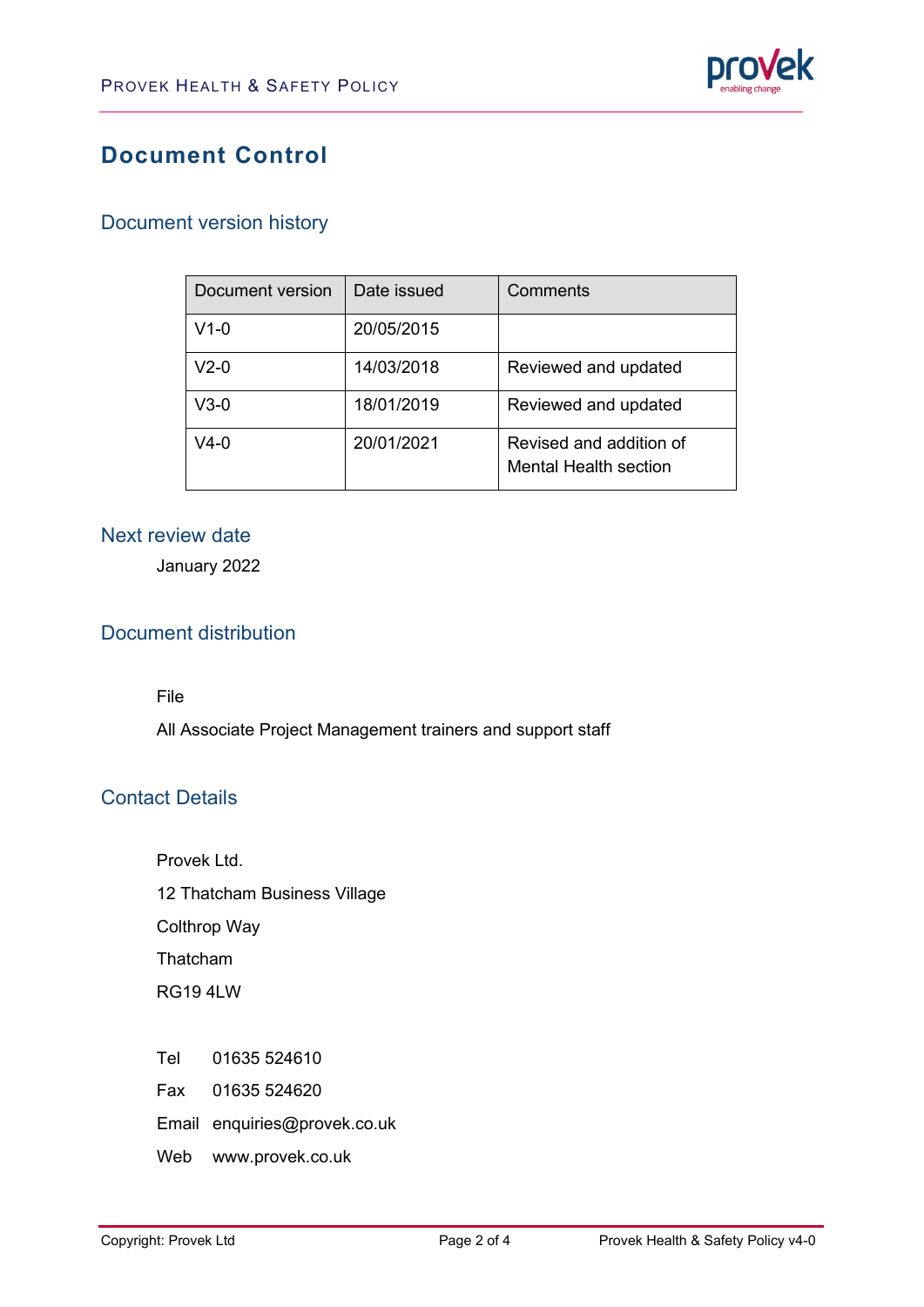

### **Contents**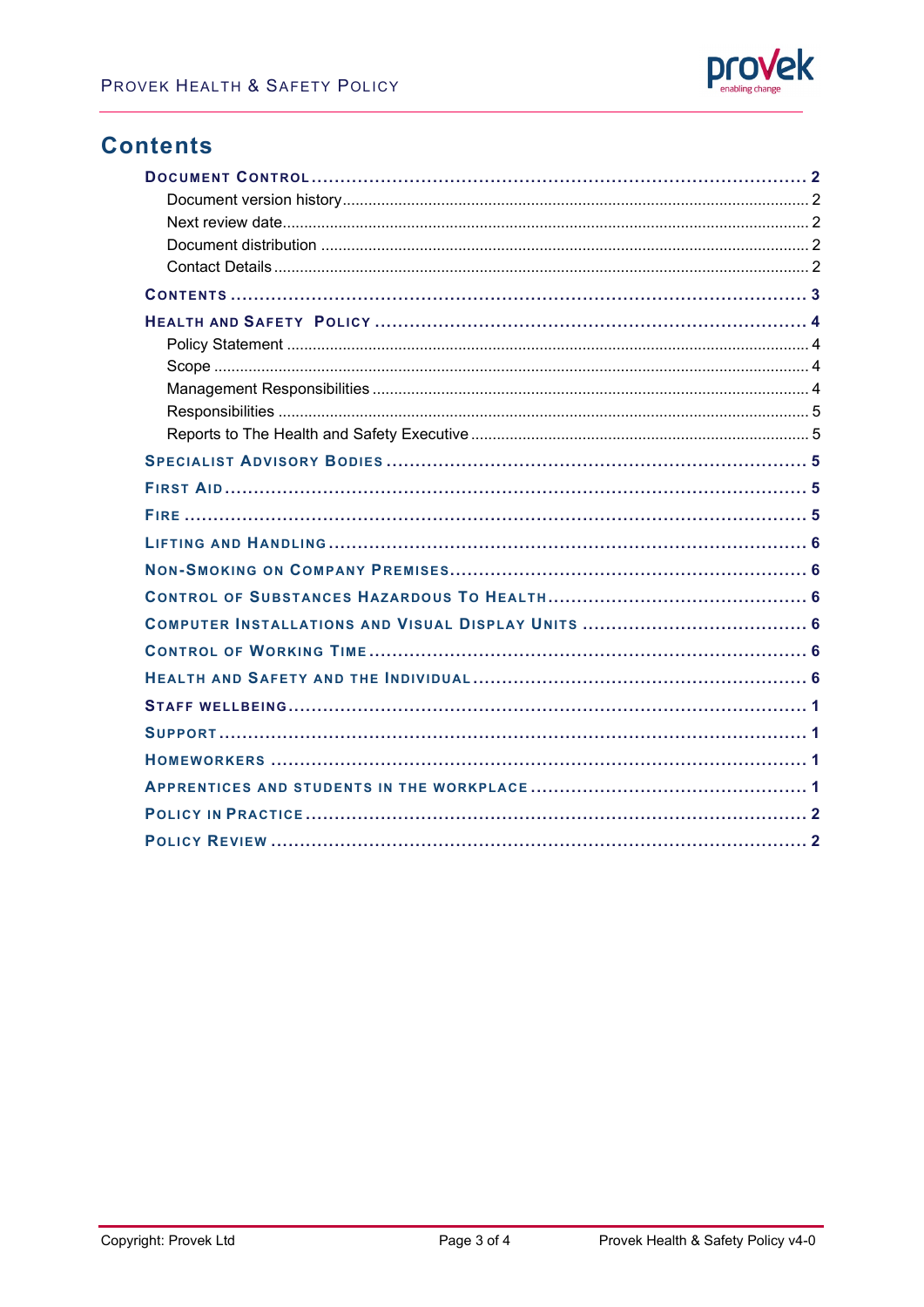

# **Health and Safety Policy**

#### Policy Statement

Provek is committed to promoting health and safety within the workplace and will take all reasonable steps to ensure that all employees conduct their day-to-day duties in a responsible manner paying due care and attention to their own and the health and safety of any other person they meet whilst performing their contracted duties. This commitment applies to the treatment of employees in all situations.

In doing this Provek undertakes to:

- Provide adequate control of the health and safety risks arising from our work activities.
- Consult with our employees and learners on matters affecting their health and safety.
- Provide and maintain safe equipment.
- Provide information, instruction and supervision for employees and learners.
- Ensure all employees and learners are competent to do their tasks, and to give them adequate training.
- Prevent accidents and cases of work-related ill health.
- Maintain safe and healthy working conditions.
- Review and revise this policy as necessary at regular intervals.

#### Scope

This policy applies to all employees, associates, consultants, visitors, suppliers of goods or services or any person working on behalf of Provek (hereafter referred to as employees throughout this document).

#### Management Responsibilities

This policy has been prepared and published under the requirements of Health and Safety legislation. The purpose of the policy is to establish general standards for health, safety and welfare at work and to distribute responsibility for their achievement to all managers, supervisors, and other employees through the normal line management processes.

The Health & Safety representative is the Operations Director.

The Health & Safety representative is responsible for ensuring that the policy is widely communicated and that its effectiveness is monitored. Health and Safety Policies must be regularly reviewed to ensure so far as is reasonably practicable:

- That the declared statement of the Health and Safety at Work Policy is achieved
- That all employees within Provek are made fully aware that health and safety is regarded as having equal ranking with other management responsibilities

The Health and Safety at Work Policy is reviewed regularly, and any changes are brought to the attention of the Health & Safety representative

The appointed managers are wholly accountable to the Board of Directors.

Appointed managers will ensure that regular safety audits are carried out within their departments, covering premises, workplaces and work activities throughout the sphere of their operations.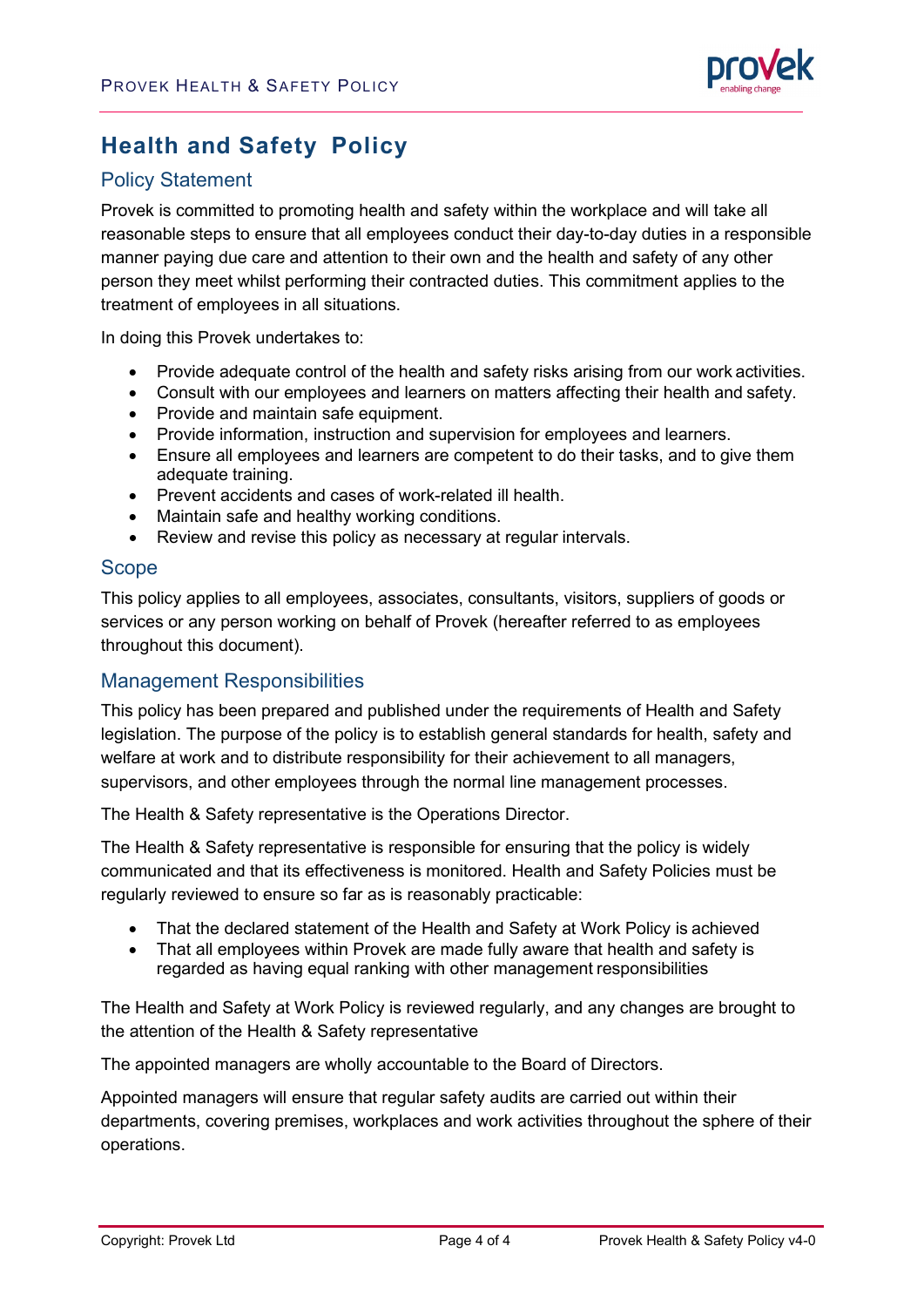

Assigned managers will support, consult and co-operate in developing, educating and encouraging a health and safety culture throughout their departments and effectively be working towards Provek's overall strategy on Health and Safety.

#### **Responsibilities**

All managers of people have the responsibility to ensure that the policy is consistently and appropriately implemented. Managers must ensure that all individual employees are aware that they always have an obligation to adhere to this policy and do nothing to jeopardise the health and safety of either themselves or anyone they may meet whilst performing their contracted duties. All employees are responsible for their own behaviour and actions and must comply with all aspects of this whilst performing their contracted duties during his or her employment.

#### Reports to The Health and Safety Executive

The responsibility for meeting the requirements of the Reporting of Injuries, Diseases and Dangerous Occurrences Regulations (RIDDOR) 1985 to the Health and Safety Executive shall rest with the Board of Directors, as delegated to the Health and Safety representative.

The Operations Director is responsible for reporting incidents.

### **Specialist Advisory Bodies**

Certain bodies and the individual members of those bodies have always had a Health and Safety role, most notably, the Health & Safety Executive, or local Environmental Health Departments. If further specialist advice is required, this may be obtained by managers from expert individuals or bodies outside of Provek.

### **First Aid**

It is the policy of Provek to make provision for First Aid and the training of 'First Aiders' in accordance with the First Aid Regulations (1982). The Health and Safety representative is responsible for ensuring the regulations are implemented and for identifying training needs.

# **Fire**

The Board of Directors is responsible for ensuring that staff receive adequate fire training, and that nominated fire officers are designated in Provek premises.

In addition, Provek will nominate a Fire Officer (this may be the Health and Safety representative, or this may be an external body to the company) to:

- Report and advise on the standard of fire safety in Provek's premises and the standard of fire training of its staff.
- Undertake overall responsibility for fire training.
- Assist in the investigation of all fires in Provek's premises and to submit reports of such incidents.
- Ensure fire equipment is maintained regularly.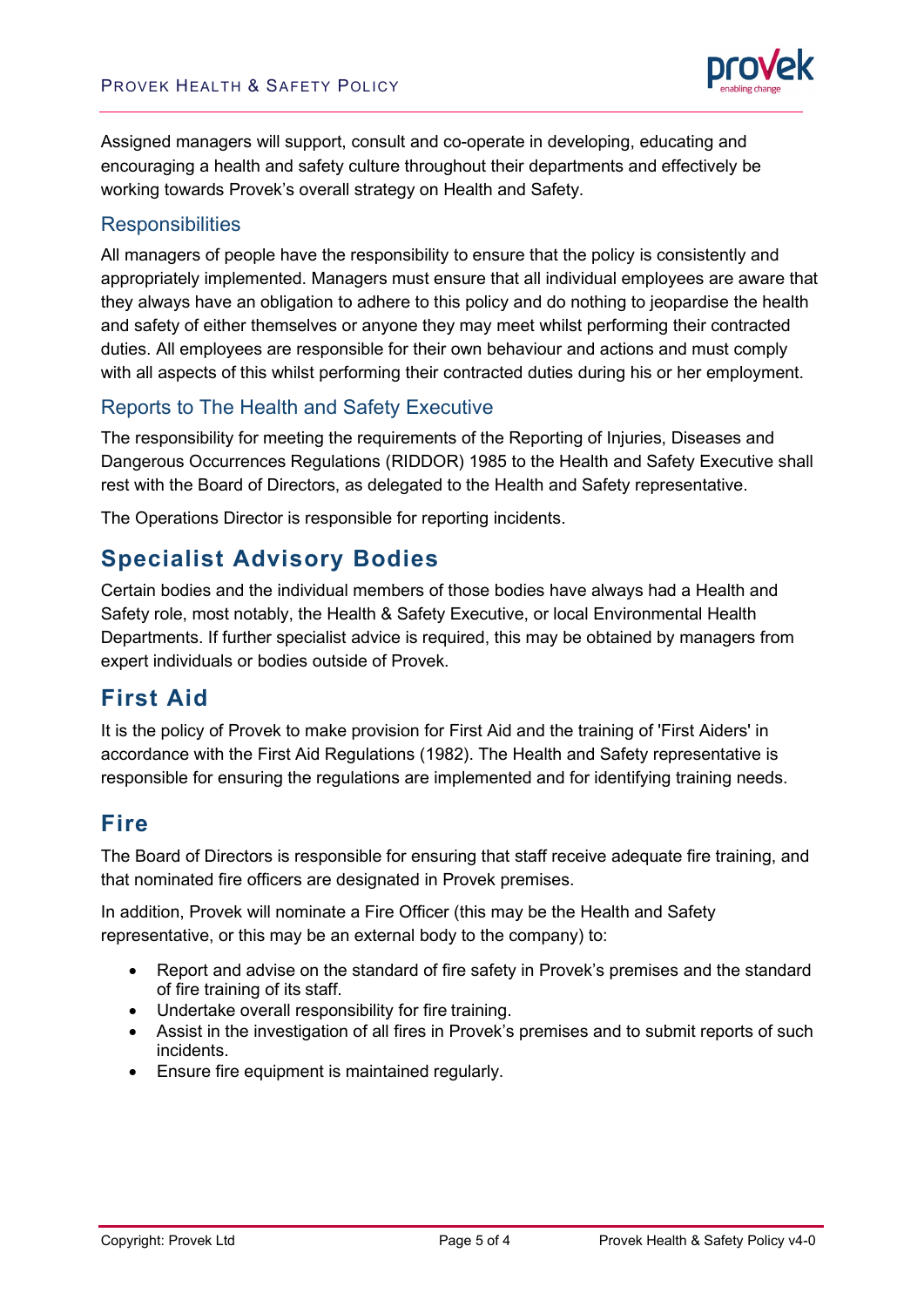

# **Lifting and Handling**

Managers are responsible for informing staff of safe lifting techniques. The Health and Safety representative will identify specific training needs. The Health and Safety manager will ensure training in lifting and handling is provided to staff as appropriate.

### **Non-Smoking on Provek premises**

In line with legislation, Provek has agreed that there will be no smoking in its buildings. The overall aim is to reduce smoking and so save life, reduce risk of fire, prevent unnecessary illness and chronic disability. The rules relating to smoking are in the Staff Handbook.

### **Control of Substances Hazardous to Health**

The Control of Substances Hazardous to Health Regulations (COSHH) requires Provek to identify those substances which are in use and which are hazardous to health (as legally defined) and to assess the risk of those substances. Provek must also provide and use controls to prevent exposure to substances hazardous to health; maintain controls by monitoring exposure or by health surveillance of employees; and provide information, instruction and training for employees on all these matters. The appointed Health and Safety representative is responsible for implementing these regulations.

# **Computer Installations and Visual Display Units**

All new computer installations must adhere to the British Standard Specifications and comply with the Health and Safety (Display Screen Equipment) Regulations 1992. All new employees operating VDUs are to be issued with a copy of the Health and Safety Executive Booklet entitled 'Working with VDUs'. New employees who regularly use VDUs will be required to undergo regular eye testing.

# **Control of Working Time**

Provek is committed to the principles of the Working Time Regulations (1998). No member of staff is expected to work more than 48 hours per week (including overtime) unless there are exceptional circumstances. Similarly, all other requirements of the regulations e.g. in relation to breaks, night workers etc. will be complied with.

# **Health and Safety and the Individual**

The Health and Safety at Work Act requires each employee 'to take reasonable care for the Health and Safety of himself and of other persons who may be affected by their acts and omissions' and co-operate fully to enable management to carry out their responsibilities under the Act. Employees have equal responsibility with Provek for Health and Safety at Work.

The refusal of any employee to meet their obligations will be regarded as a matter to be dealt with under the Disciplinary Procedure. In normal circumstances counselling of the employee should be sufficient. With a continuing problem, or where an employee leaves themself or other employees open to risk or injury, it may be necessary to implement the formal stages of the Disciplinary Procedure.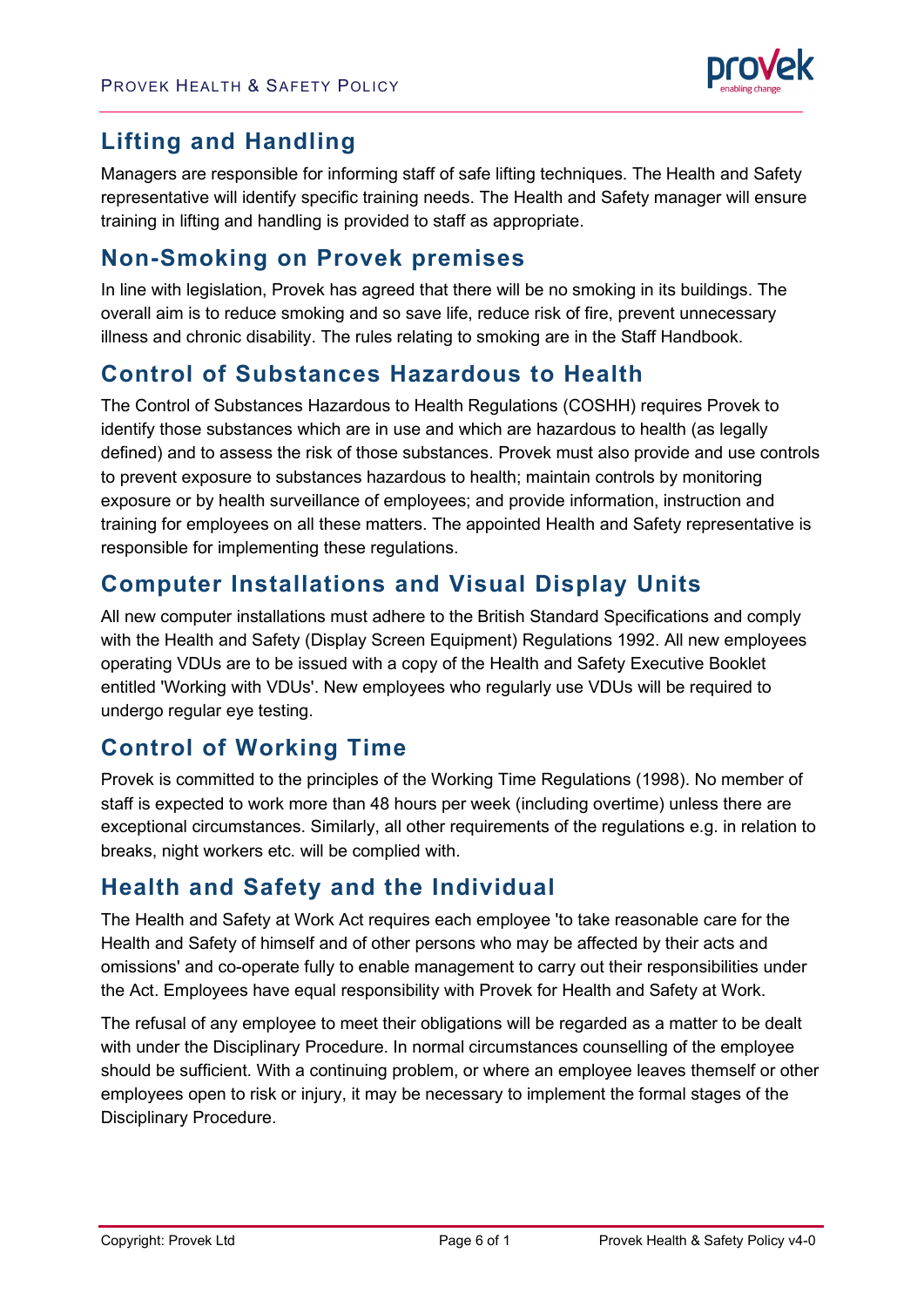

# **Staff wellbeing**

Provek is committed to promoting health and safety including staff wellbeing within the workplace and will take all reasonable steps to ensure that this commitment applies to the treatment of employees in all situations.

In doing this Provek undertakes to:

- Complete a risk assessment to identify, control and manage the hazards to health and safety including risks to employee's mental health as well as their physical health.
- Consult with employees regularly to see how they feel via monthly one to one sessions.
- Offer regular breaks.
- Allow flexible working where appropriate.
- Ensure that positive feedback is given where it is due.
- Provide employee inductions which include information on mental health support that is available.
- Offer reasonable adjustments within the workplace. *'Reasonable adjustments' are dependent on how effective, practical, affordable and disruptive making the change would be to Provek.*
- Review and revise this policy as necessary at regular intervals.

When an individual has been deemed as unfit for work due to a mental health issue Provek will:

- Maintain positive regular contact throughout the duration of their sickness absence.
- Arrange a return-to-work interview.
- Where appropriate offer a phased return to work.

### **Support**

Provek will consult with employees periodically to ascertain what measures should be taken to increase awareness of health and safety and to ensure that all necessary measures are taken to make this policy effective.

Provek will take such measures as may be necessary to ensure proper training, supervision and instructions of all employees in matters pertaining to their health and safety and to provide any necessary information.

#### **Homeworkers**

Any employee who is a homeworker must also comply with the terms of the Homeworking Policy to ensure that their working environment is safe and fit for purpose. Inspections of the home working environment will be conducted periodically to verify this.

### **Apprentices and students in the workplace**

It is the responsibility of employers providing training facilities either at their place of work or an external venue to ensure the health & safety of apprentices or students employed by them.